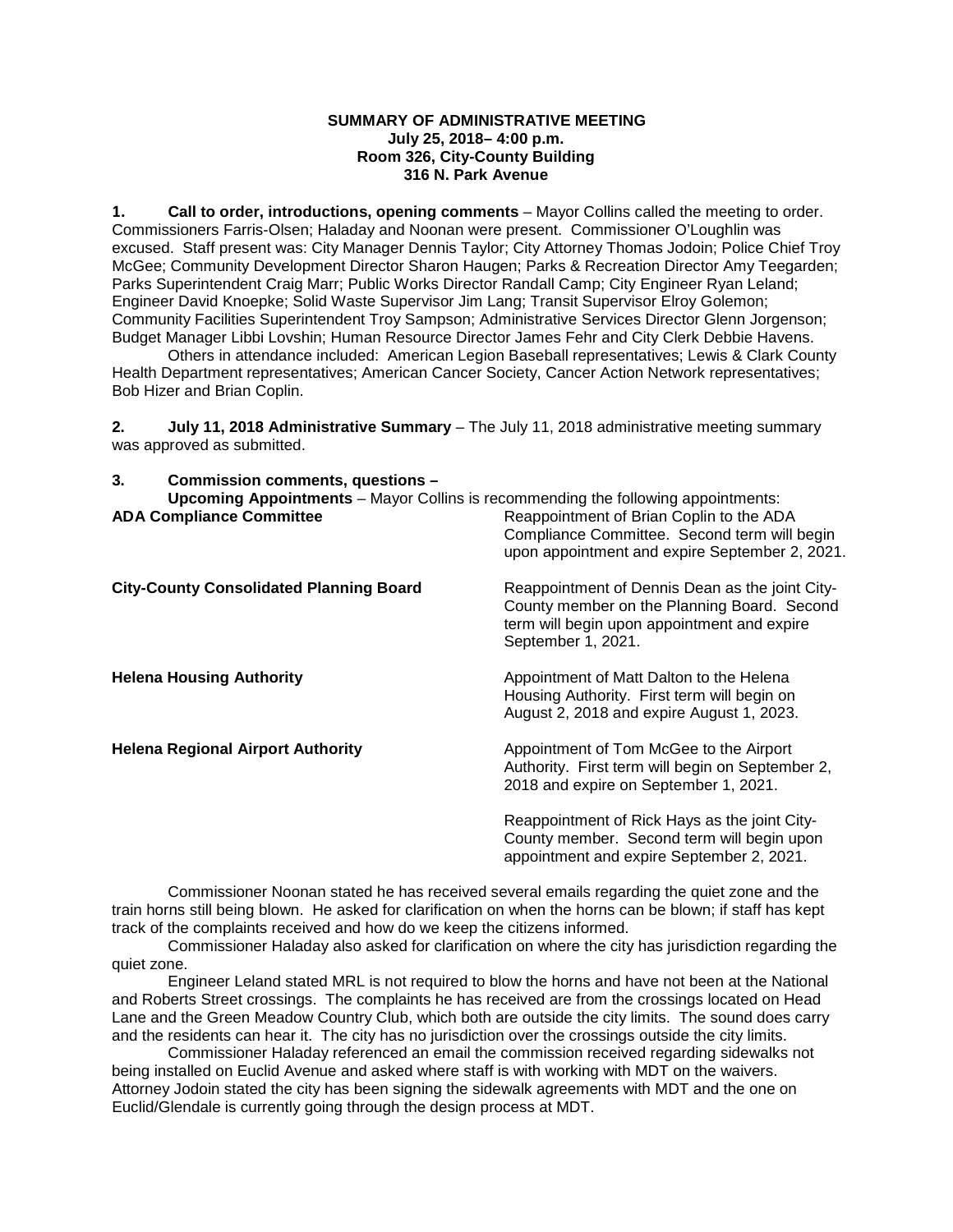Commissioner Noonan reported on the walk a mile on their crutches and ride a mile in their chairs week-long event planned for the fall. The purpose is to invite property owners to check the accessibility into their buildings

- **4. City Manager's Report –** Manager Taylor reported on the following items:
	- The emergency stormwater project on 11<sup>th</sup> Avenue is near completion;
	- Staff is preparing a presentation on the larger sidewalk discussion for the August  $8<sup>th</sup>$ administrative meeting;
	- Urban Renewal public meeting went well and staff will provide a summary to the commission;
	- The community conversation went well and was well attended; a summary will be provided in the next couple of weeks. Commissioner Noonan thanked Mayor Collins and staff for organizing the meeting.
	- Due to two county commissioners being gone for the August  $2^{nd}$  joint work session, he recommended cancelling it. There was commission concurrence.

**Sweet-flavored Tobacco Products –** Manager Taylor referred the commission to the May 22nd letter they received regarding the sweet-flavored tobacco products, including e-cigarettes that target local kids in the convenience stores and the draft ordinance prepared by Attorney Jodoin.

A separate item the commission would like to discuss is implementing a specific distance from an indoor public place into the clean air ordinance.

Public Comments – Lois with the American Cancer Society, Cancer Acton Network; noted they are the advocacy arm of the American Cancer Society and strongly encourage the commission to consider an ordinance prohibiting self-service display of tobacco products and the sale of flavored tobacco products in stores except in adult only tobacco sections.

Karri with the Cancer Action Network spoke of their strong opposition to targeting youth with the sweet flavored tobacco product and asked the commission to move the ordinance forward.

Karen Lane, Lewis & Clark County Health Department stated that most people who currently smoke, began at a very young age. Tobacco industry targets the youth.

Commissioner Farris-Olsen noted there is a large community support to move forward with the ordinance. The ordinance would move the tobacco products away from the line of site of the youth and clarifies where tobacco products could be located in the businesses.

Commissioner Noonan stated the ordinance is a good idea and asked how it would be enforced. Attorney Jodoin stated the recommendation is it would be a civil penalty and the police would not be involved in the enforcement. However, it may have the same issues as the social host ordinance, which originally had a civil penalty and was amended clarifying it is a municipal infraction. Currently the Municipal Court views this as a small claims issue and only six can be filed per year and the city attorney's office cannot be involved.

Commissioner Haladay stated putting aside complications of prosecuting; could part of the penalty be revoking the city's business license from the business if they were in violation of the ordinance. Attorney Jodoin stated if a business was found in violation the business's license could be revoked.

Attorney Jodoin stated he will get additional information on what penalties could be included and clarification on the enforcement question and report back to the commission.

Commissioner Farris-Olsen stated the stores are inspected by a state agency; which contracts with the FDA to conduct inspections on the FDA's regulations on tobacco retailers.

Police Chief McGee commented it would be a commission decision on what city staff would do the inspections and issue the citations. He does not see the police being involved in this one.

Commissioner Haladay asked if there is language where Municipal Courts says it is a small claims case.

**Indoor Air Ordinance –** Commissioner Haladay asked if there is a definition of "indoor public place" in the ordinance. Attorney Jodoin stated the "indoor public place" is defined in the ordinance.

Commissioner Farris-Olsen stated an indoor public place would encompass anywhere the public is welcome. Discussion was held regarding the distance of public doors regarding amending the ordinance to include a specific distance of 30'.

Commissioner Haladay asked if the patio encroachment permits could have conditions attached it them. Attorney Jodoin concurred that the patio encroachments permits could have conditions attached to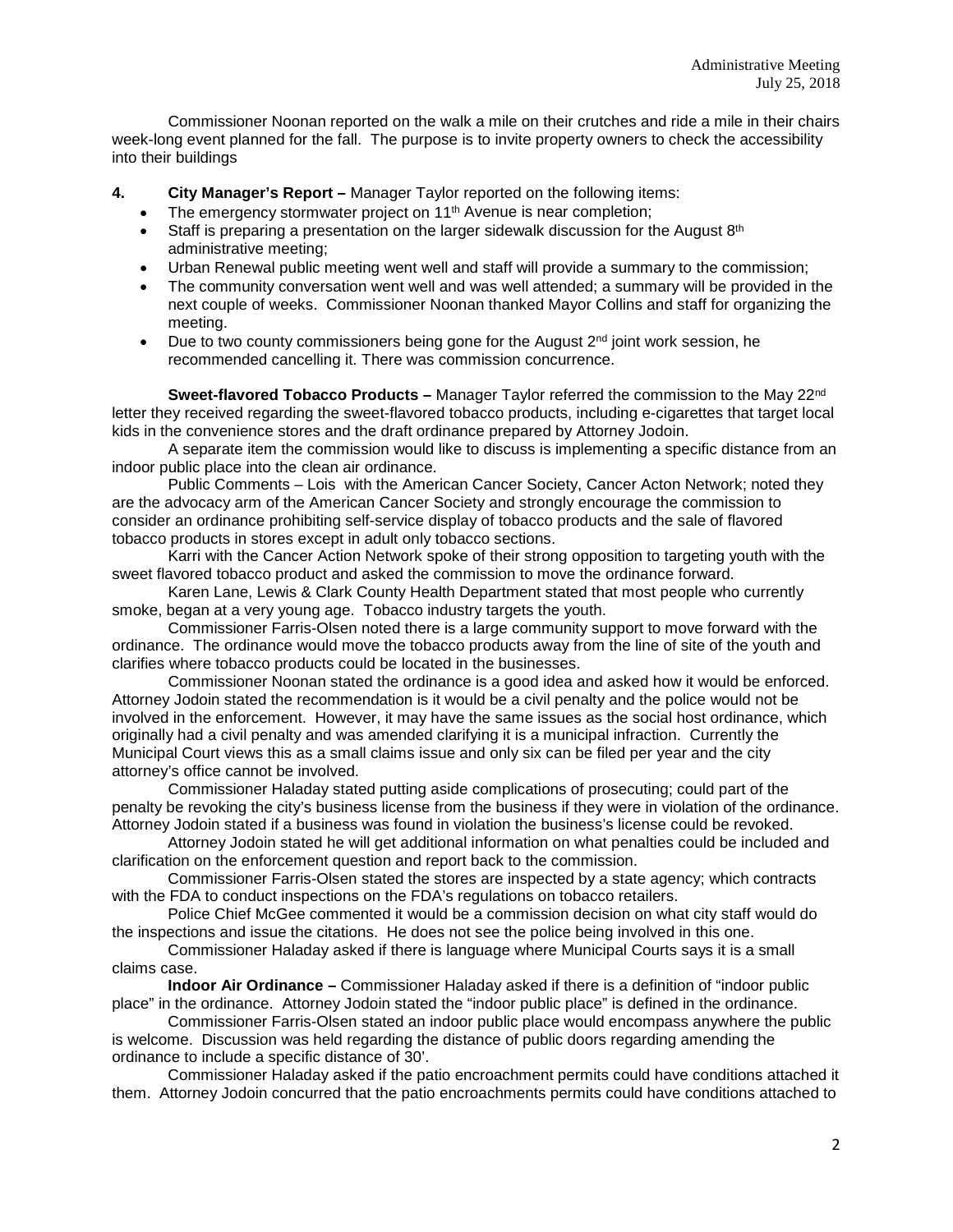them. He will look at the language with the current encroachment permits and see if they could be amended to add conditions.

Commissioner Haladay asked what the estimated timeline is to look at these two issues and bring them back before the commission. Attorney Jodoin stated he would suggest having them back on the agenda by the end of August.

# **5. Department Discussions Parks and Recreation**

**Future Use of Kindrick Legion Baseball Field –** Director Teegarden stated at the May 16, 2018 administrative meeting, the City Commission instructed city staff and members of American Legion Baseball to work with Mr. Wagner from the collegiate Expedition League to "review" combined schedules. Each team submitted proposed 2019 schedules for games and practices.

- L&C Expedition League: The Expedition League proposes to use KLF starting on May 24 through August 4, 2019, with a total of 32 home games. There would also be periodic practices.
- Helena American Legion: American Legion proposes to use KLF from April through August. They provided a schedule that includes three teams and multi-day regional tournaments. Approximately 100 home games would be played at the field. They would also require the field for practices.

## Field Capacity:

In reviewing the combined schedules, several concerns are raised from a field maintenance perspective. In order to maintain safe and quality playing field conditions, there should be one field rest day per week during March, April and May and best efforts made to allow no less than one day every ten days in June, July and August. Past practices working with the Helena Brewers, the goal was to limit total (both leagues) home games to 90-100 per season. The proposed schedules do not allow for adequate field rest. The overlap of proposed schedules would result in more than 130 games being played. In addition, more games would be played in a shorter period of time, meaning the seasons would overlap more tightly; May through August, rather than June-September as with the Brewers.

An additional scheduling concern is the time of day that the Expedition League would allow American Legion teams to play. Most of the shared days in May and early June would require the youth teams to play their home games during school hours; American Legion would be required to be off the field by 3:30. Not only does this require kids to be out of school, it also limits spectator attendance and parent support. Volunteer parent involvement is critical to the American Legion operations.

In addition to comparing the combined schedules, City staff called references that were provided by Mr. Wagner in other communities that host the Expedition League and share a field with American Legion. In summary, the communities where "shared-use" was successful were in cities that had more than one field or artificial turf. Multiple fields allowed both leagues to space out their practices, games and field rest. In cities that only had one field, it was difficult and there were strained relationships between the leagues. In general scheduling was an issue in every community.

On the positive side, some references said that the Expedition League does try to engage in the community with free youth baseball clinics and support of charitable organizations. Community Benefit:

In addition to reviewing the amount of use the field can sustain, city staff also evaluates recommendations based on community benefits; economically, socially and opportunities for growing the city's recreation program.

With the Helena Brewer's leaving at the end of the 2018 season, American Legion Baseball has the opportunity to grow their program. They would be able to increase local youth participants, partner with local businesses for sponsorships and sign revenue as well as host larger and more regional tournaments.

Youth baseball in Helena struggles to find enough fields to play on. The Ryan Fields (L&C County) are geared towards younger league (Babe Ruth) and it is difficult to accommodate the field requirements for Legion level baseball at Ryan Fields. With only one adequate field in town, it is difficult for American Legion to expand their program when they must share the field with another league.

One of the main revenue generators for the Helena Brewers and other for-profit leagues is sign sponsorships from local businesses. The American Legion team in Bozeman generates approximately \$170,000 in revenue from sign sponsors. Bozeman does not have a minor league or college level league.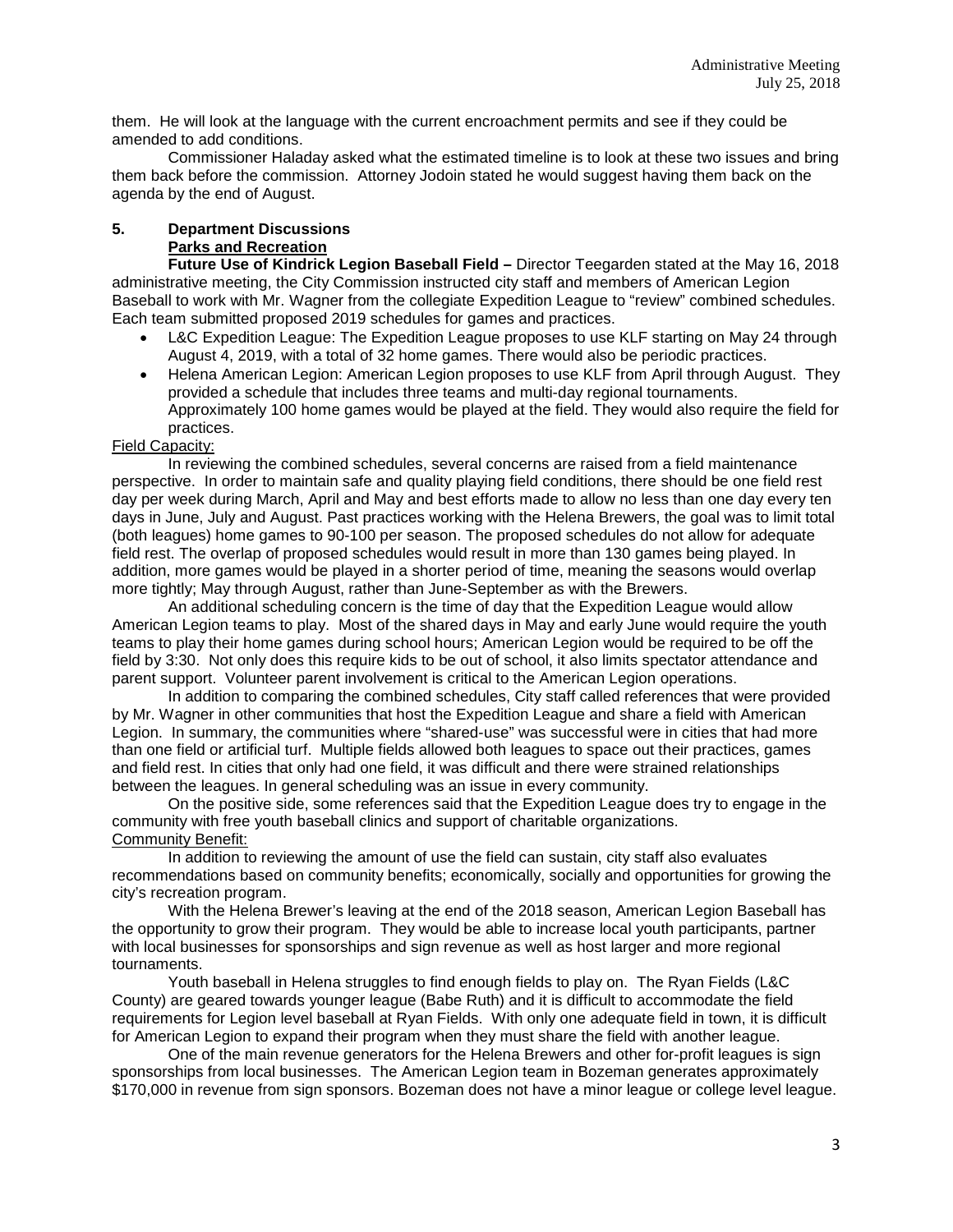American Legion believes there would be strong support from local businesses and are not concerned about the additional "rent costs" of the facility.

In the past American Legion has not been able to host Class AA or A regional tournaments. Kindrick Legion Field is well suited for hosting tournaments. There would be an economic impact on Helena from tournaments. Currently American Legion tournaments results in approximately 702 hotel stays per summer. Additional proposed tournaments would result in more than double (1,476) hotel room stays. The TBID estimates that the economic impact of an overnight stay in Helena equals \$300.

In addition to expanding tournaments, American Legion has a desire to enhance their partnership with Babe Ruth Baseball and other sports organizations by hosting championship games at the field, conducting youth sports camps, etc.

City staff would like to explore the potential for hosting non-baseball special events at the facility such as music festivals or adult recreation league to name a few. The facility could be used for than baseball, providing a larger benefit and asset to the broader Helena community by providing additional recreational opportunities.

In the event the Helena had more than one baseball field and stadium, city staff would welcome the opportunity to work with the Expedition League. However at this time, city staff proposes a two year delay in negotiating with a new league in an effort to allow Legion baseball to expand their program and evaluate the potential community benefits of different recreational uses of the facility.

An advantage is Legion baseball has the opportunity to grow their program and continue to foster youth baseball in Helena. A disadvantage is there may not be interest in the future by other leagues.

Mayor Collins stated he has received emails in support of the Expedition League and will forward those to staff.

Public Comment – The following person spoke in support of staff's recommendation for a two year delay in negotiating with a new league in an effort to allow Legion baseball to expand their program: American Legion Baseball General Manager Craig Thornquist; Dave Thennis, former American Legion Baseball coach; Nick Miller, Babe Ruth baseball representative; Bob Hizer and Elroy Golemon.

The comments included the need for additional fields; giving the local youth the opportunity to play legion baseball; reduce the travel for the local teams and expand the program. Mr. Hizer encouraged the city to continue to work to bring in another minor league team.

Commissioner Farris-Olsen stated he supports the recommendation to delay negotiating with a new league for two years. Commissioner Noonan also concurred with staff's recommendation and likes the idea of giving the local youth an opportunity to play baseball.

Commissioner Haladay asked what the Expedition League is proposing for an agreement. Director Teegarden stated the proposal is for a five year agreement with an option to renew. Commissioner Haladay asked if staff has discussed the recommendation with the Expedition League. Director Teegarden stated she has had discussions with Mr. Wagner and spoke on a process that could be used in two years.

Commissioner Haladay stated he is mixed on a delay; a community the size of Helena and having a minor league baseball team is coo. The proposal to grow the American Legion program is good; however, the attendance will not always be what is being predicted. He will support a two year delay; however, want to begin the process of bringing in another minor league prior to the two years.

Director Teegarden stated there are requirements from the Expedition League that certain field improvements would be done; she discussed with Mr. Wagner what facility upgrades and higher level of service for the field condition would be required. Director Teegarden noted the ADA upgrades to the facility is a higher priority for city staff.

Commissioner Haladay stated he is okay for the two year delay and then look who is out there that may be interested in bringing in another minor league team to Helena.

Commissioner Farris-Olsen concurred with Commissioner Haladay's comments to start the process earlier than two years with the understanding there is no obligation to bring in another team.

Manager Taylor summarized that staff will proceed with a two year use agreement with American Legion Baseball and move forward with reaching out to other minor league teams prior to the two years.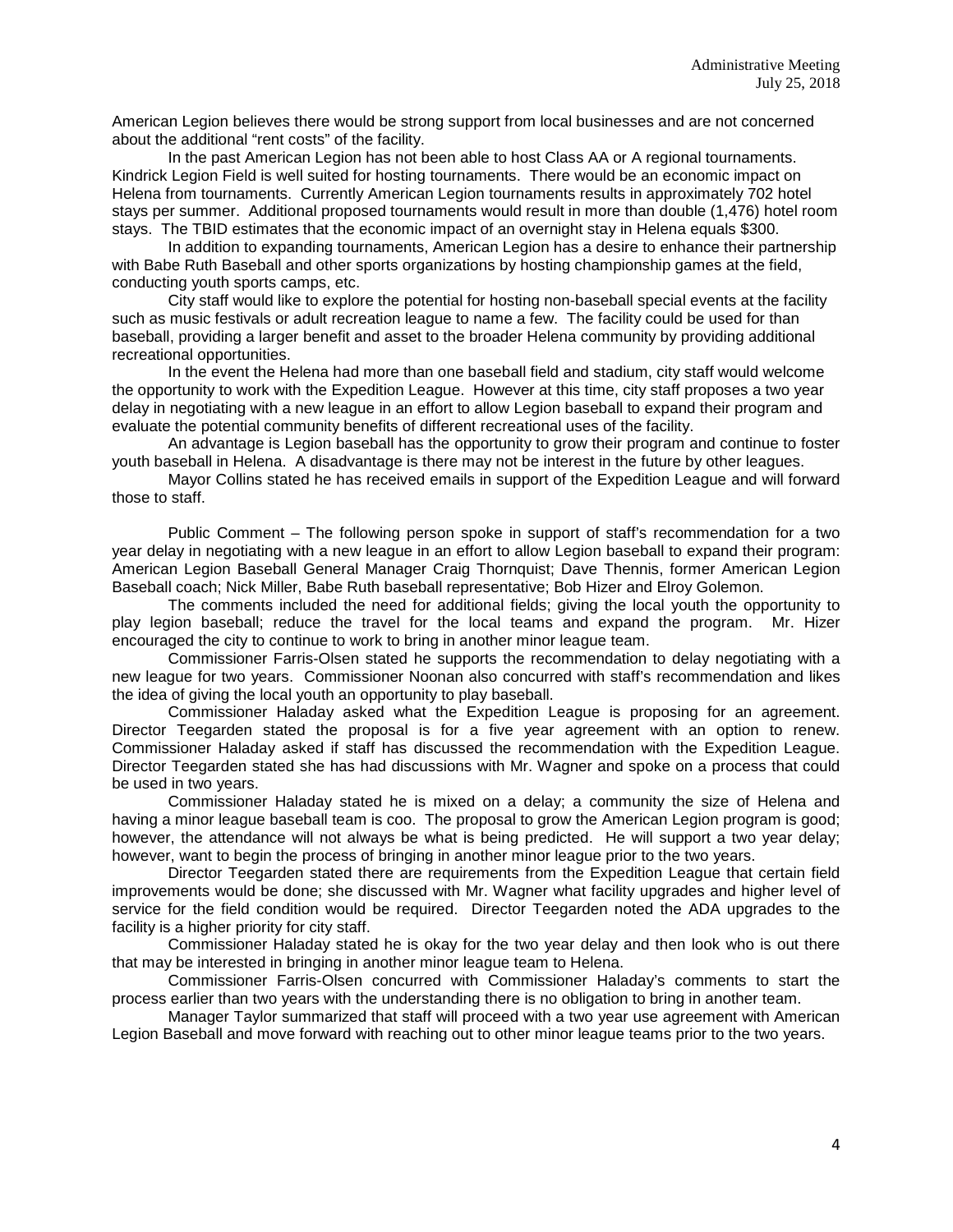### **Administrative Services**

### **FY 2018 Year-End Discussion (COLA) and Pay Plan Philosophy –**

Manager Taylor introduced the agenda item. Human Resource Director Fehr referred the commission to the memo regarding the city's pay plan philosophy and methodology used for many years. Overall, we use the median of the market of the six largest cities in the State based on comparable cost of living and median income. The COLA percentage is the CPI-U for the prior calendar year.

Director Fehr reviewed the criteria that has been utilized in selecting a comparable labor marked to include: Geographic proximity to the City of Helena; Employer size; and Nature of Services provided. He then reviewed the specific information included in his memos and noted there is always room for discussion on how to improve a pay plan philosophy.

Manager Taylor noted the pay plan philosophy needs to be equitable and sustainable. He asked if the commission has any ideas regarding the pay plan, now would be a good time to address them with the new city manager.

Commissioner Noonan stated he believes the commission should emphasize COLA's. When adopting both the market adjustments and COLA, it has a major impact on the budget. The commission and staff need to take into account the salary structures within the community and see how the city's increases relates to the community's salaries.

Commissioner Haladay stated the commission has prioritized affordable housing, improvements to downtown, two TIF's and economic development. How do we do that when most years we break even. Commissioner Haladay stated a COLA is more equitable than market base increases; however, he continues to struggle with giving a COLA since it is one if the few areas the commission often funds at 100%. All departments are not always funded at 100%; specifically the capital funds.

Commissioner Farris-Olsen stated giving a COLA makes more sense than market rate adjustments as it is more equitable for all employees.

Commissioner Haladay referred to the total revenues; total expenses and asked for an overview. Budget Manager Lovshin spoke on general fund cash flow in the packets and reviewed the information.

Manager Taylor stated the Commission direction at budget adoption was to budget for a 2.1% cost of living adjustment (COLA) for fiscal year 2019, but not implement any COLA until fiscal year 2018 actual financial results were available. Based on the financial results and the current pay plan methodology, he recommended that the city adopt a 2.1% COLA, effective July 1, 2018.

Manager Taylor did not recommend any changes to the current pay plan until the new City Manager is hired. Commission strategic planning is underway and the Commission and City Manager have an opportunity to discuss and craft any changes to our current approach. It may be important that a pay study based on any changes be completed prior to building the FY 20 preliminary budget and preparing for collective bargaining.

Also included in the packet was an updated cash flow for the General fund with actual amounts and a spreadsheet showing the cost of implementing a 1% and 2.1% COLA for informational purposes. The 2.1% COLA is included in the FY19 budget and any changes would result in additional savings in the funds. The general fund portion of the 2.1% COLA equals \$272,818.

Manager Taylor stated the commission can approve a COLA form 0% up to a 2.1%. Commissioner Farris-Olsen stated he is good with the 2.1% COLA

Commissioner Haladay stated he will support the 2.1% COLA if there is commission consensus; he would be comfortable with a 1% COLA.

Commissioner Noonan stated he will support the 2.1% and then seriously take into account all of the concerns and needs as we adjust the pay philosophy. Commissioner Farris-Olsen and Mayor Collins concurred.

Manager Taylor stated there is commission concurrent to approve a 2.1% COLA and to review the city's pay philosophy in January/February 2019 and begin prior to budget considerations.

#### **City Attorney**

**Apprenticeship Resolution –** Attorney Jodoin reported the resolution, if passed, would require contractors working on City projects to use a certain percentage of workers as apprentices on the project. The only decision point remaining is at what contract value should the apprenticeship requirement apply.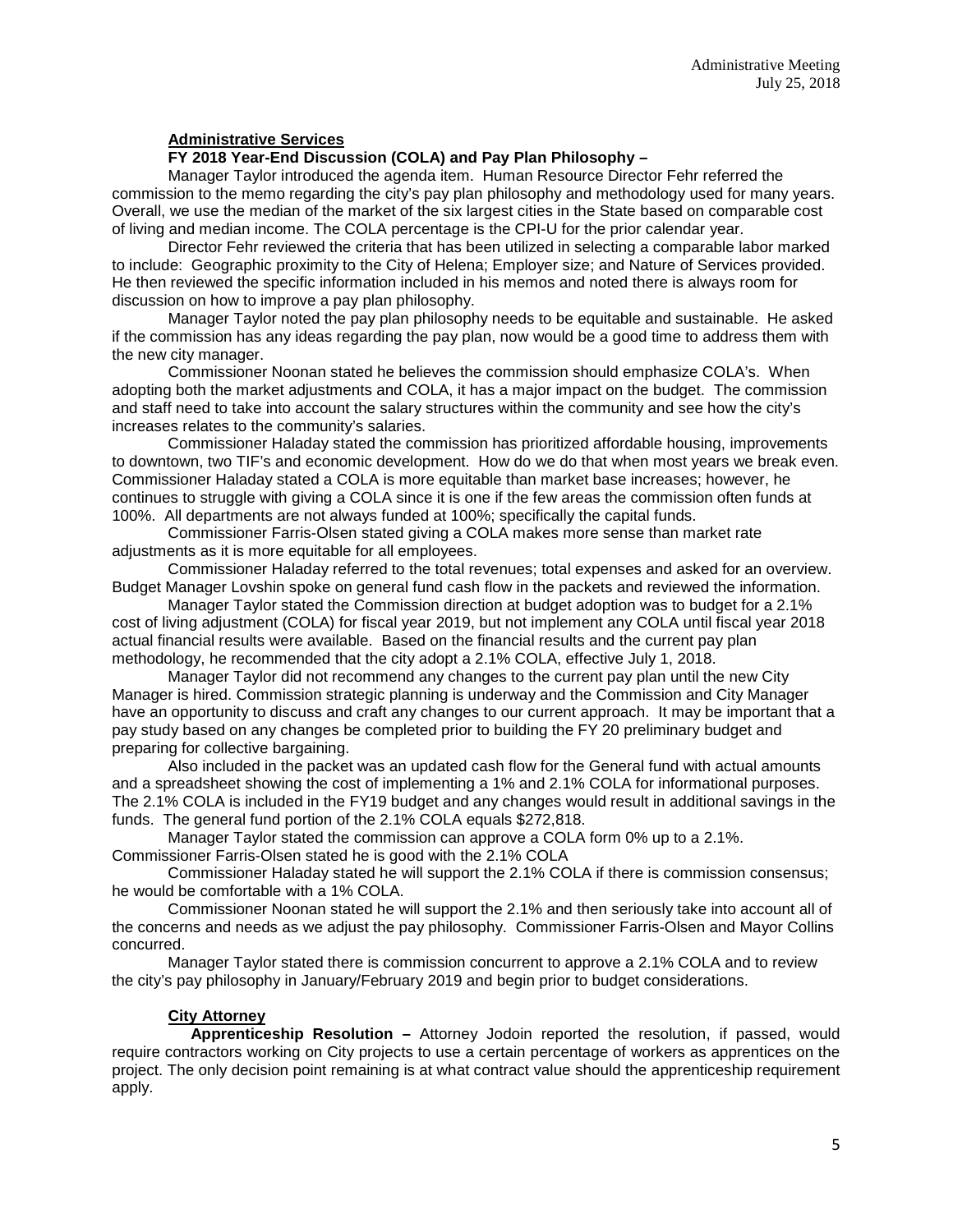Since 2009 the following is the total (for example, non-purchase) contracts have been entered

into:

<\$50,000: 1243 (inclusive of equipment and goods purchases) \$50,000 to \$80,000: 32 \$80,000 to \$100,000: 11 \$100,000-\$150,000: 13 \$150,000-\$200,000: 8 \$200,000 to \$300,000: 14 \$300,000 to \$400,000: 5 \$400,000 to \$500,000: 7 \$500,000 to \$1M: 5 \$1M to \$2M: 3 >\$2M: 4

The Montana Department of Labor currently recognizes about 80 apprenticeship occupations, while the United States Department of Labor recognizes 1,200 occupations. Notable is Montana's lack of apprenticeship programs in highway/road construction and water/sewer/stormwater main installation occupations. A copy of the Montana recognized apprenticeship occupations, as well as the independent apprenticeship programs within Lewis and Clark County, is attached.

A detailed listing of service contracts exceeding \$50,000 was included in the packet. Staff recommends that the threshold for requiring apprentices be initially set at \$1,000,000 so as not to potentially reduce the pool of potential bidders on city projects. Since 2009 that would be potentially 6 contracts involving the apprenticeship occupations. Those potentially eligible contracts are bolded on the attached list of projects. Additionally, the commission may want to consider adding the United States Department of Labor to potentially eligible apprenticeship programs.

Because the resolution is drafted on the basis of amount rather than particular occupations, all service contracts over \$1,000,000 would be required to comply. If no apprenticeship occupations exist a waiver would need to be granted. For that reason staff recommends the resolution authorize the city manager, upon a documented showing of unavailability of apprentices or a disproportionately high ratio of material costs to labor hours, the power to adjust or waive the apprenticeship requirement, rather than reserve that authority to the commission. If the commission were to reserve that authority it is that waiver decision would need to be accomplished at a regular commission meeting and is expected to extend the bid process.

Commissioner Haladay asked if the 1-million recommendation would reduce the number of potential bidders. Attorney Jodoin stated staff's concern is if we set the number too low and with having limited amount of contractors, they may choose to not to bid. The lower the amount of the requirement, you run into smaller shops not bidding projects.

Commissioner Farris-Olsen asked if this resolution would have much of an effect if it is set at 1 million. Engineer Leland noted the city will be seeing more projects over 1 million. Public Works Director Camp noted he would like to discuss this proposal with the contractors and see what their input is.

Commissioner Farris-Olsen stated he supports moving forward with the resolution; allowing the city manager to grant a waiver and would set the project amount for three years as follows: \$500,000 for the first year; \$250,000 for the second year and \$100,000 for the third year and keep it at the \$100,000 project amount going forward.

Commissioner Noonan supports Farris-Olsen's recommendation and then after the third year evaluate the program. He believes the recommendation would encourage more apprenticeships and not discourage them.

Commissioner Haladay stated he is comfortable with that approach.

Public Comment – Bob Funk with the American Federal of Labor, spoke in support of the resolution and of Commissioner Farris-Olsen's implementation recommendation.

Commissioner Farris-Olsen noted there is a tax credit available for companies that use apprenticeships.

Attorney Jodoin clarified the resolution would apply only to the contracts entered into after the resolution is adopted.

Manager Taylor summarized staff will prepare the resolution and put it on an upcoming commission meeting agenda and will include the city manager have the authority to grant a waiver and the three year schedule.